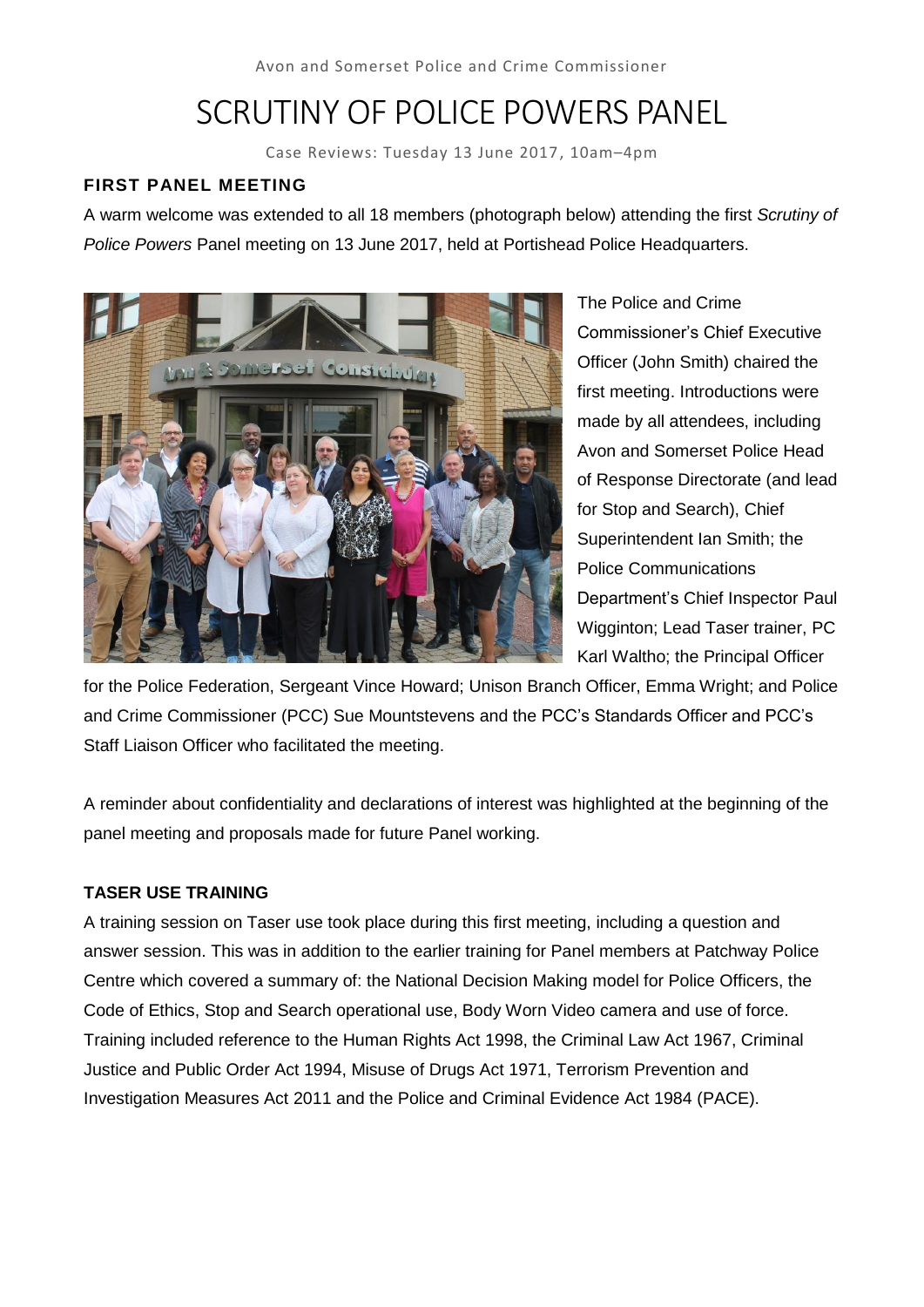There is a new 'X2' Taser model. The X2 has 2 cartridges and 2 red dots, the lower red dot flashes. It also has a longer (25 feet) range and 3 probes. There is also a 'X26b' but the Home Office decision has been to adopt the 'X2' and the Tri-Force (Gloucestershire, Wiltshire and Avon and Somerset Police) adoption of 'X2' will be in January 2018.

### **STATISTICS**

Stop and Search: There are around 6000 Stop and Searches performed per year in the Avon and Somerset Police area. Between October 2016 and March 2017 (6 months) there were 3056 Stop and Searches. 2000 (65%) resulted in no further action; 784 (25%) had a Police outcome, such as an arrest; and for 264 (9%) there was no data. This information is from published data at: <https://www.avonandsomerset.police.uk/advice/neighbourhood-and-community/stop-and-search/> and: <https://www.police.uk/avon-and-somerset/AW040/performance/stop-and-search/> .

In May 2017 there were 380 Stop and Searches and the Police provided the PCC's office with a report of all Stop and Search incidents (including the grounds for the Stop and Search) for the following three categories (with some duplicates across categories):

Where the subject is under 16 years of age (44);

Where more than the jacket, outer coat or gloves are removed (15);

Where the ethnicity is either not stated or it is BME (63).

Around 10% of these Stop and Search cases had associated body worn video camera footage, a relatively new tool for Police Officers and therefore this is expected to increase and will be reviewed by the PCC.

Taser: Taser use (including all levels of: drawn, arced, aimed, the red dot aimed, fired, drive-stun and angled-drive stun) is around 600 incidents per year in the Avon and Somerset Policing area (2016 was 640). From 1 October to 31 December 2016 (3 months) there were 136 (approx. 45 per month) Taser uses and from 1 January to 31 March 2017 (3 months) there were 124 Taser uses (approx. 40 per month). From April 2017 to date, there have been 76 uses of Taser. Further information is on the Police website at:

<https://www.avonandsomerset.police.uk/about-us/publication-scheme/what-our-priorities-are-and-how-we-are-doing/taser-statistics/> .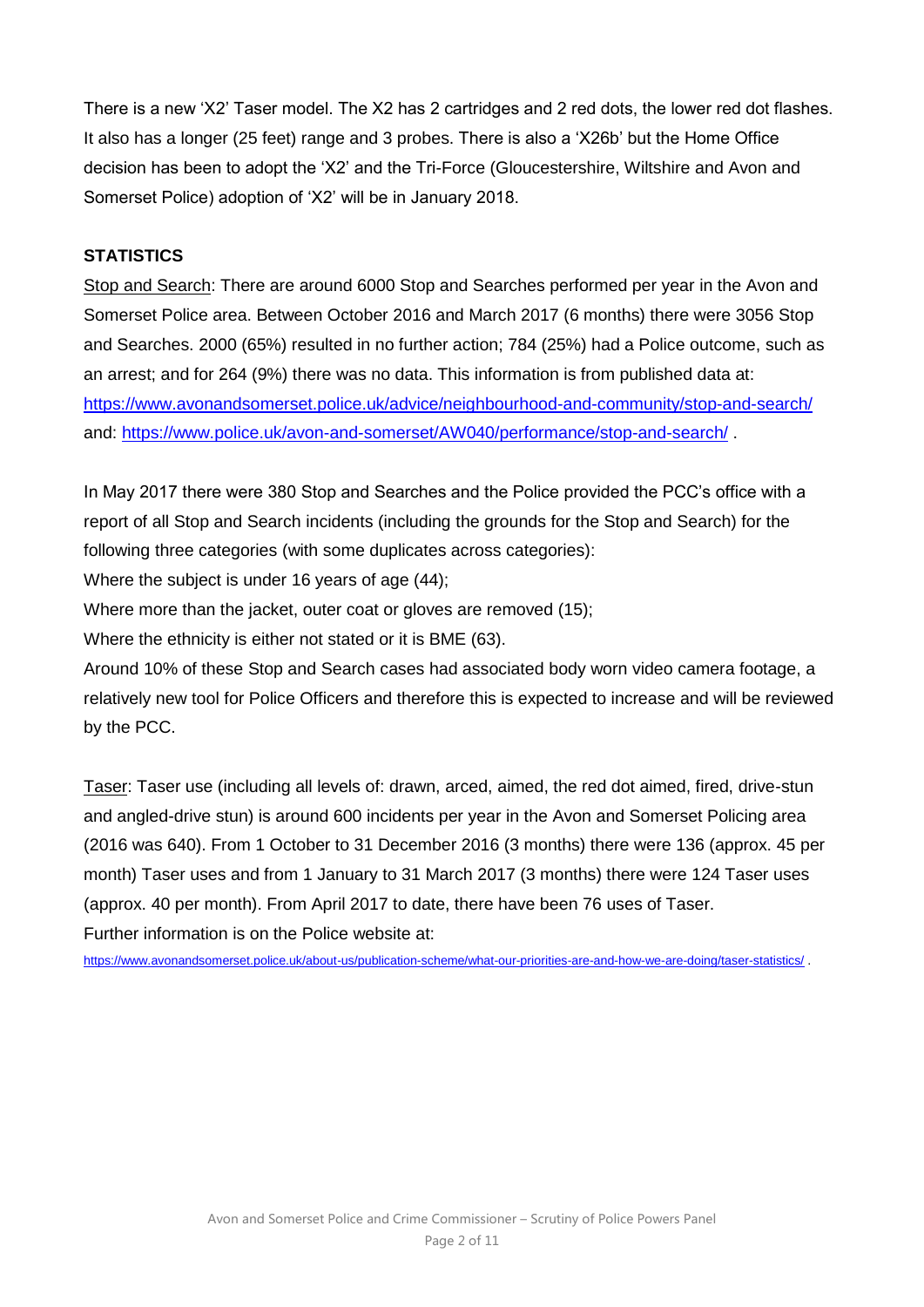#### **PANEL QUESTIONS DURING THE TASER TRAINING SESSION**



**Medical awareness**. Since 2008 there has been no Taser-related primary-caused deaths in the U.K. As requested, the Taser medical form was circulated after the meeting to all members.

- **Taser use on children**. This may happen and an example was given of a 14 year old child. It was stated by the Trainer that Taser is one of a number of tools for the Police and after each situational assessment, it isn't always the best option.
- **Selection and training of Taser Police Officers**. The number of Taser-trained Officers in the area is an operational decision, under the direction and control of the Chief Constable which is informed by a threat-based assessment, in accordance with the National security level. Other 'use of force' tools in addition to Taser include: PARVA (spray), body armour (stab vests), the baton (Asp), horses, dogs, radio, hand-cuffs and restraints, other Officer team work, firearms and cartridges - as public protection equipment (PPE). There are safeguards in place regarding Officer selection and suitability, fitness and desensitisation and there is ongoing monitoring and annual refresher training, which includes the awareness of unconscious bias. If an Officer has mental ill-health then the Taser is taken away temporarily. Probationers and Specials do not have Tasers. Situational training reinforces the action for Police Officers to turn on the camera.
- **Red-dot Taser use**. Panel members were given a demonstration of use of the Taser red-dot as well as the electrical 'arc'. With 76 uses of Taser since April 2017, the red dot is very effective and the Trainer considered that Taser could be used more to calm situations.
- **Taser use is recorded**. Officers need to report all Taser 'use' which includes drawn, arced, red dot, drive-stun (using the Taser contact on the subject's skin), angle-drive stun (to complete the connection when only one barb has contacted) and fired.
- **Taser use and body worn video camera link**. The Police roll-out of Body worn video cameras is continuing and is part of Officer Taser training, including turning on the camera, a rationale for the audio use and after-care of the subject if Tasered.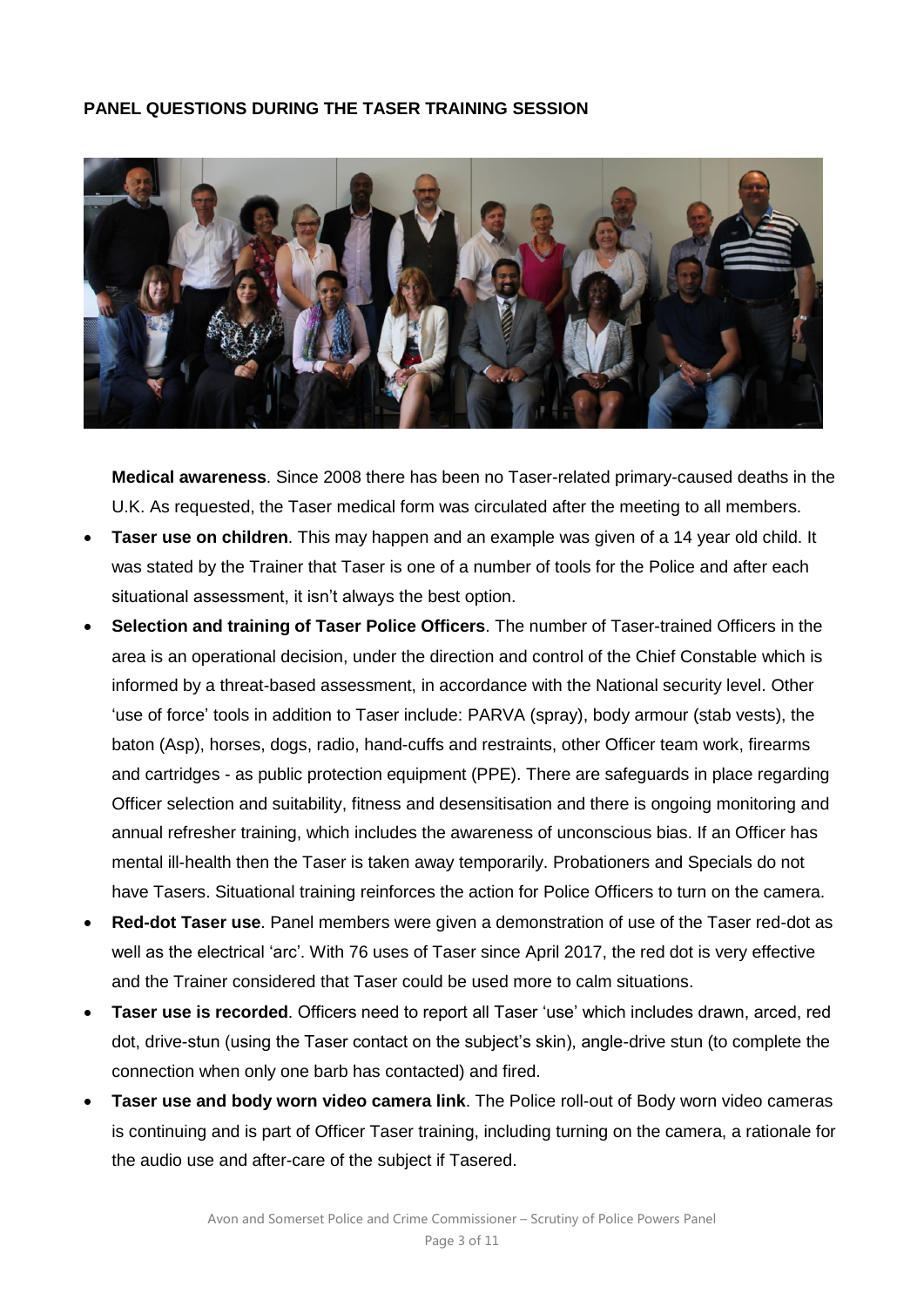- **Single or Double-crewed Taser Police Officers.** Taser Officers are not always double-crewed.
- **Constabulary knowledge of the number of Taser Officers on-duty and available Tasers**. This is standard knowledge.
- **Quality assurance/risk management of Taser use and Taser Officers**. There are Supervisors who quality-control and the Supervisor is audited by the Chief Firearms Officer or the Professional Standards Department. The Taser Trainer is also audited. There are HM Inspectorate of Constabulary (HMIC) inspections and internal reviews, PCC oversight, Independent Police Complaints Commission (IPCC) independent investigations where necessary and policing remains with the public's consent, with open public scrutiny. The mission for the Police is learning and improving the Police service provided.
- **Are Officers reluctant to turn on their body worn video cameras?** It is becoming part of the Police culture and standard Police Probationer initial training. It is a social media world and the public use camera/mobile phone videos as the norm. Clearly the current use for Stop and Search in particular is disappointing and the Constabulary will continue to encourage its use.
- **Are there any Officer penalties?** There are no penalties. Taser use is at the Police Officer's discretion and an organisational decision for some major incidents. Part of Officer training is the use of minimum force which includes the option to do nothing.
- **Does Data Protection apply for videoing?** Data Protection laws are the same as for evidence gatherers. There has to be a reason for footage retention. The Officer deciding to turn on the body worn video camera and then the retention policy for the footage is either to retain for a number of years for consideration as evidence or it is deleted within 28 days.
- **Is there a choice for the member of the public to be video'd**? There is no option but some incidents are not video'd. They can be audio-recorded only, without visual, such as for a vulnerable person or a specific situation with a child. This is at the Officer's discretion.
- **Risk of weapon/Taser being stolen or snatched.** Officers are trained. Airport Officers have a line attachment but Avon and Somerset Police Officers don't because the line is considered a risk for the Officer's safety.
- **Did the Home Office consult with the Police when making the Taser model decision?** No.
- **What plans are there to reduce secondary injuries from falls after Taser firing?** There is Officer training for situational awareness and a duty of care to the subject as well as other people – witnesses and victims - and Police Officers. If a Tasered person is injured then they are taken to Hospital, not to custody.
- **Is there any physical mark or impact from a fired Taser?** The probe makes a mark 2 holes – and the Police Officer removes the barbs or the subject is taken to Hospital. A drive-stun results in 2 burn-marks on the skin. The main injury is secondary injuries caused by the fall.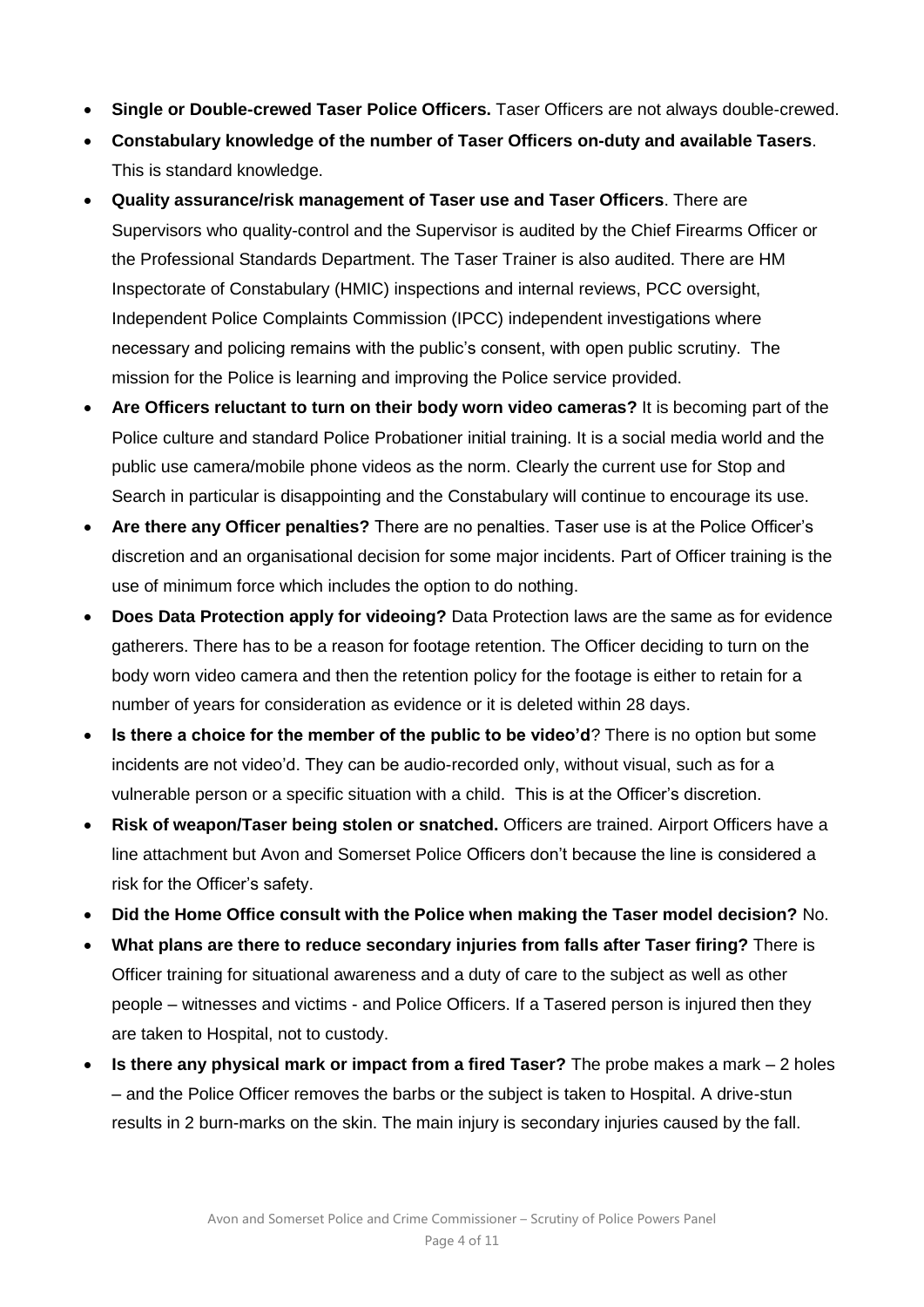- **What's the best area on the body to fire a Taser and will a person fall in a specific direction?** The back and body sides and this is away from the face and front of the body. The fall direction cannot be anticipated.
- **Is there any transfer of the electrical current to another person?** No. It is a closed circuit.

### **PCC SUE MOUNTSTEVENS**

Police and Crime Commissioner Sue Mountstevens thanked Panel members for their role as 'critical friends'. It makes a great difference, with the aim of improving the Police service. The PCC encouraged Panel members to stay independent in their views - don't be Police Officers. Being open and transparent is very important to our local communities.

### **CASE SELECTION AND REVIEWS**

The cases for Panel members to review were randomly selected prior to the meeting by the PCC's Standards Officer who is the Panel's facilitator. The selection was based on using the key word search within the Body worn video database, typing in 'Taser' and 'Stop and Search'. Also, records for May 2017 Stop and Search within three categories were provided by the Constabulary: under 16s; more than the removal of Jacket, outer coat or gloves; and BME or no ethnicity stated.

All panel members watched and gave individual comments on the body worn video camera footage (having had a verbal summary of the associated Police log) for 6 of the 43 selected cases of Stop and Search and Taser use. Verbal 'round-table' comments were made by members for the Constabulary Officers present to give immediate responses as well as for noting in this published report (on the PCC's website at:

<http://www.avonandsomerset-pcc.gov.uk/Openness/Scrutiny/Scrutiny-of-the-use-of-Police-Powers.aspx>

### **PANEL GENERAL FEEDBACK FOR CONSTABULARY RESPONSE**

- 1. Only 10% of Stop and Search records in the report criteria had associated body worn video camera. Why is it so low when all Stop and Searches should have the camera on?
- 2. The Panel encourage the use of Taser in appropriate circumstances, particularly drawing the Taser and red dotting a subject, as an effective use of minimum force.
- 3. Is there a Police database of previous calls from or about a specific person? Are there markers on a person or their home address?
- 4. Do Officers have training of mental ill health? Do Officers shadow Mental Health Practitioners? The members were informed about Triage nurses in the Police Communications Department and Street Triage Partnership working in some geographical areas. There is also a mental health care concordat for Ambulance and Police joint working.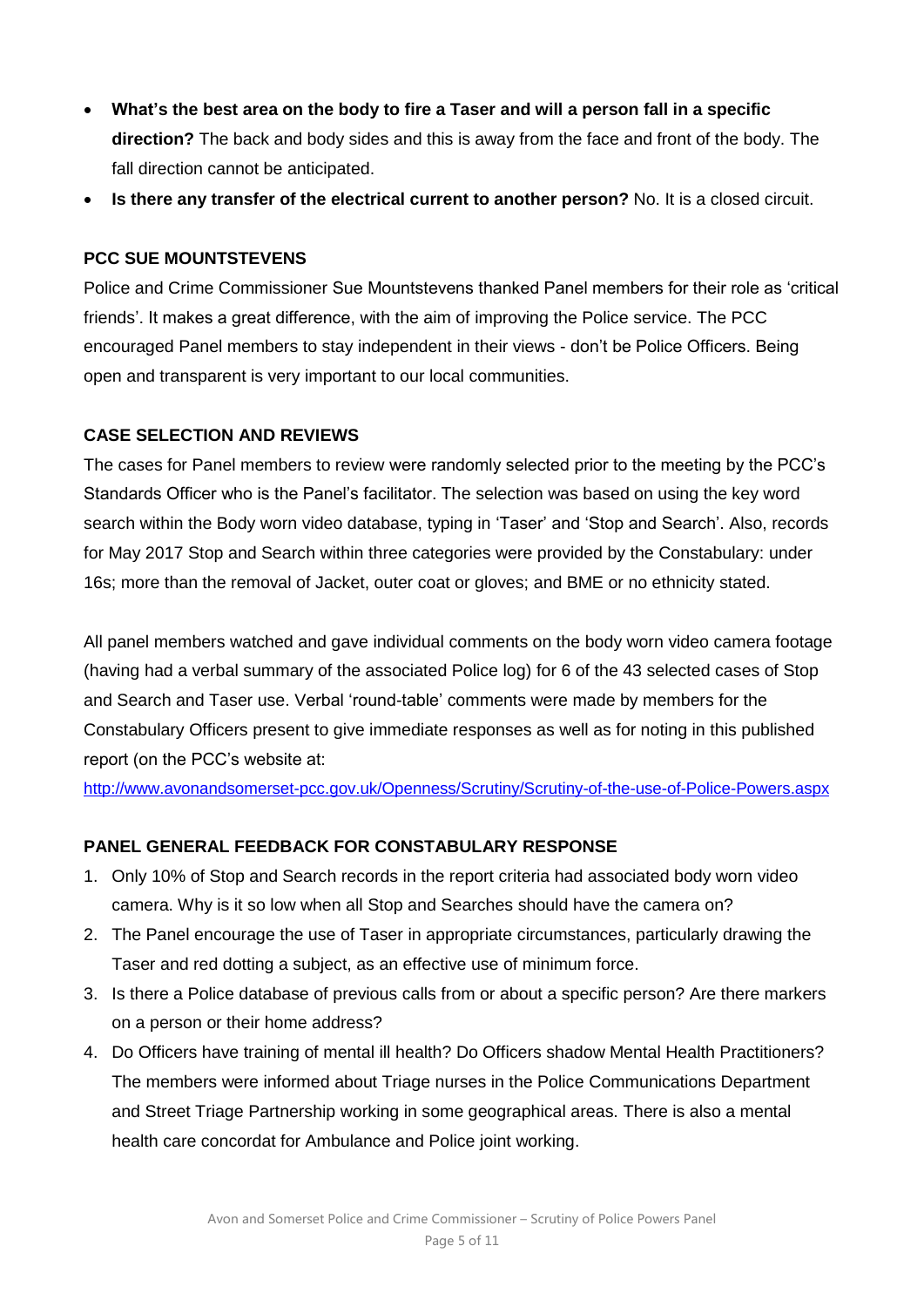**Action: Training/overview:** It was agreed that C.I. Wigginton would give an update on training delivered to Police Officers (initial and refresher courses) at the next meeting, including mental health awareness.

- 5. A more detailed Constabulary response is requested regarding Trend Analysis.
- 6. **Issue of concern:** Panel members highlighted the problem that a member of the public can make a complaint against the Police within 12 months of an incident (or longer depending on the circumstances) yet the body worn camera video evidence (or CCTV in custody) may have been deleted after 28 days unless it is marked as evidence. Despite the legislation, can Avon and Somerset Police retain the video footage for longer?

### *Police response:*

Thank you for your questions and feedback during the scrutiny of Police powers panel meeting on 13 June 2017, along with the opportunity to respond. We are grateful for the opportunity to actively contribute to this panel, which is vital in maintaining public trust and confidence in the Constabulary.

It is noted that only 10% of stop and search records viewed had associated body worn footage. Body worn cameras are an essential piece of equipment for officers and although relatively recently introduced, have already provided invaluable independent evidence in many cases. The current policy for their use allows for officer discretion, however, officers have guidance to switch on their camera when dealing with matters where they would have a need to write in their pocket book. We are currently reviewing this policy to provide much better clarity around this, however, I would expect officers to switch on their camera when conducting a stop search. We will reflect on the feedback received to see how we can improve our usage in these cases.

It was pleasing to hear positive feedback from the panel about the perceived benefits of Taser in appropriate circumstances. I feel PC Karl Waltho's Taser information session was well received by the panel and provoked some interesting conversations.

Police do keep a record of calls and this can be used to identify previous or repeat callers and locations. We are also able to note information markers for addresses, vehicles and persons where appropriate.

Regarding the retention of body worn footage, it will be a matter for the officer in question to mark as "evidential". This should be done in all cases for Stop Searches and TASER usage and any other evidential footage captured. Avon and Somerset are not able to retain all general footage recorded on Body Worn Camera indefinitely.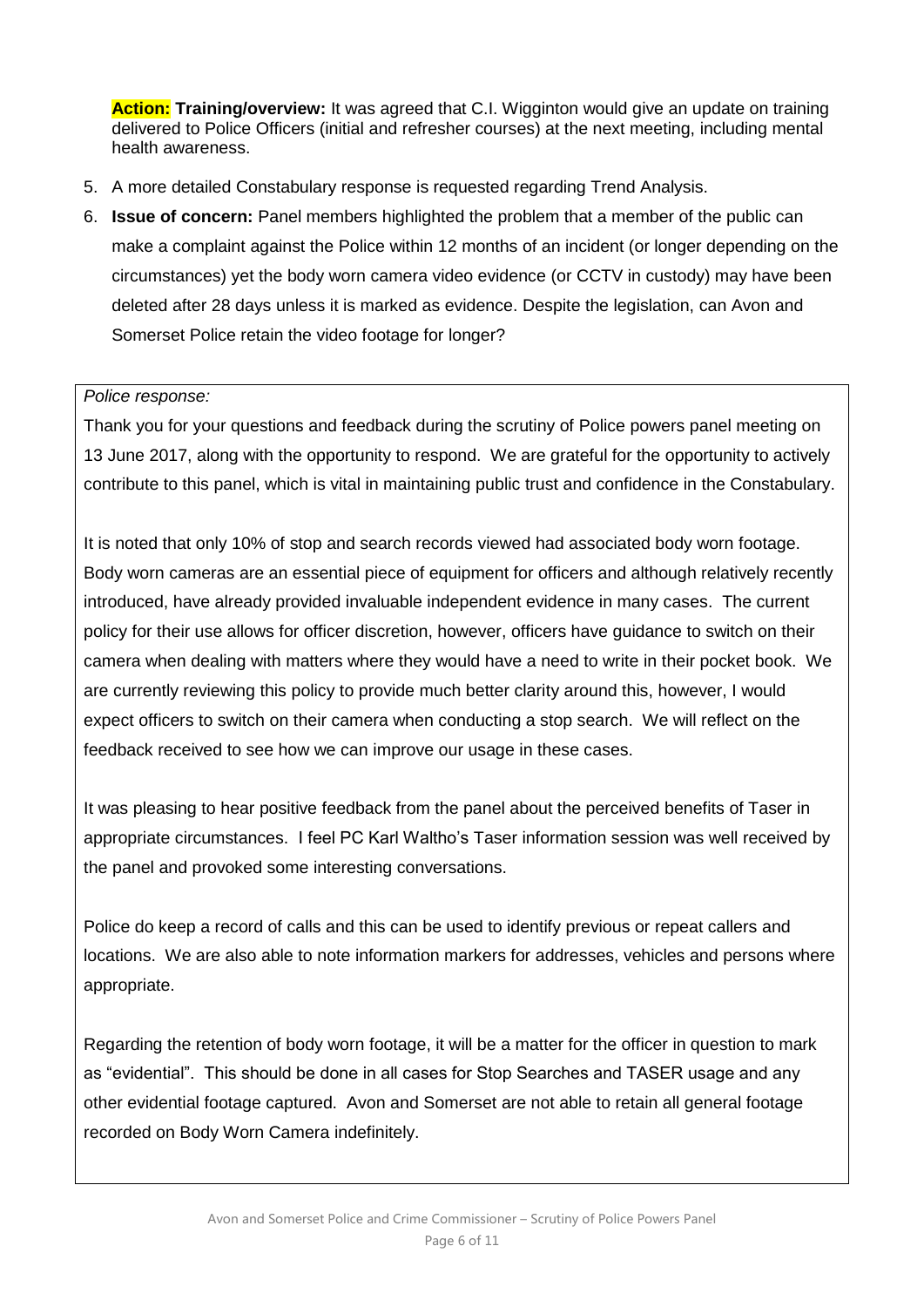I have noted your concerns about the mental health awareness and training received by officers, and I will be happy to provide more information around this at your next panel meeting.

Chief Inspector Paul Wigginton Force Duty Officer

### **DETAIL OF THE REVIEWED CASES**

### **Case 1: Taser red dot used for person (subject) in a Court building, previously reported for a Public Order Act offence.**

## Overall appropriate Officer use of Taser?: Most Panel members said Yes (2 members disagreed).

Additional Panel member comments included:

It was a public space; there was no verbal warning regarding 'Taser'; The red dot is a lesser use of force; it was an obvious reduction of violence; One Officer's body language was very calm (i.e. both hands inside arm-hole area of his stab vest) – a good tactic and other Officers stood back; the arresting Officer was doing a good job but another Officer appeared to agitate the situation by touching the subject; there was no verbal statement from an Officer to say 'I want to place you in hand cuffs' when arrested; the arresting Officer was shorter and slighter than the subject; it was handled well, with an aggressive subject; it could have kicked-off so it was important to get the subject under control; if my family where in the Court I'd be glad of the Police action of just a Taser red-dot; as a member of the public it may have been more alarming if Officers wrestled the subject to the ground compared to a red dot.

### **Case 2: Taser fired in a kitchen after the suspect grabbed a knife from the sink area (the female partner previously reported a domestic incident).**

Overall appropriate Officer use of Taser?: Yes (2 panel members thought it was inappropriate). Panel member comments included:

This was appropriate Taser firing because the knife could have been used by the suspect; it would have been good to hear more of the Officers' conversation with the subject; this was better use than the red-dot in case 1; it was Officer split second reaction as some Panel members didn't notice the subject picking up the knife; only after the knife was grabbed did the Taser get fired; the female partner dashed behind the subject as he fell backwards and he missed the kitchen worktop, so no secondary injuries; Officers could have broken his fall; the Taser use was to protect the subject as well as the alleged victim and witnesses and Officers; the subject appeared to have learning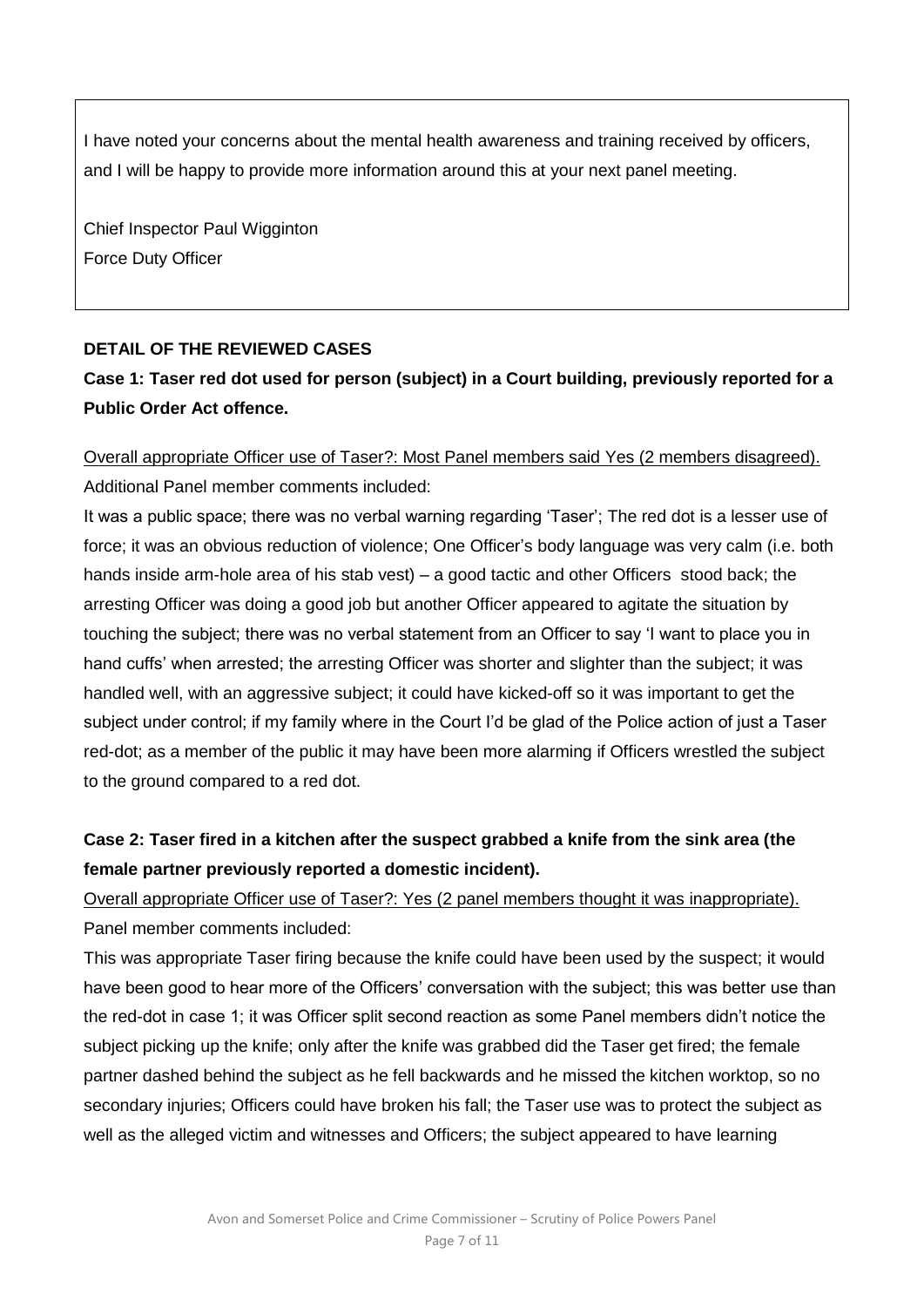difficulties or mental illhealth; other Police tools could have been used; the subject was extremely agitated and irrational; and hand-cuffs could have escalated the situation.

**Case 3: Stop and Search after a report of suspicious activity at 00:30. A group taking wheels off vehicles. Names and descriptions given of 3 white males and 1 mixed race male, all wearing tracksuits. Seen hiding in a garden area near a car park. The subject was charge with the offence.**

Overall appropriate Officer grounds given to Stop and Search?: Yes but real Panel concerns. Panel member comments included:

A real big problem with this. Why did the Officer stop the mixed-race person? He was wearing jeans not a tracksuit and he was alone?; Why weren't the white suspects found and stopped/searched, only the mixed race male?; Officers defused the situation; a good and friendly engagement; a cordial conversation; the Officer was respectful to the subject; the Officer could have asked the suspect's name at the beginning of the encounter; it wasn't a Stop and Search criteria, it was more a pre-amble to the arrest; if hub caps were reported as being stolen, why was the subject searched? The Staff Officer informed Panel members that the Officer would be looking for tools to remove wheels or hubcaps. Also another male was arrested after being found crouched in the garden. Also, a Panel member observed that no grounds were given for the Stop and Search and the 'GOWISELY' acronym wasn't followed.

Note: This acronym is a reminder to a Police Officer of the information that must be provided (in any order) to a subject when the Officer performs a stop and search. GOWISELY stands for:

- G: Grounds for the search;
- O: Object the officer is searching for;
- W: Warrant, particularly if the Officer is in plain clothes;
- I: Identification, proof that the Officer is indeed a Police Officer;
- S: Station to which the Officer is attached;

E: Entitlement, any citizen being searched by a police officer is entitled to copies of all paperwork;

L: Legislation, the legal power which gives the officer the right to stop and search;

Y: YOU are being detained for the search or for the purpose of… i.e. informing the person in clear terms the purpose and nature of the search.

### **Case 4: Stop and Search after report of 5 young people suspected of cannabis use. A PCSO requested a Warranted Police Officer to search the young people, all remaining at the location voluntarily and calmly.**

Overall appropriate Officer grounds given to Stop and Search?: Yes.

Panel member comments included: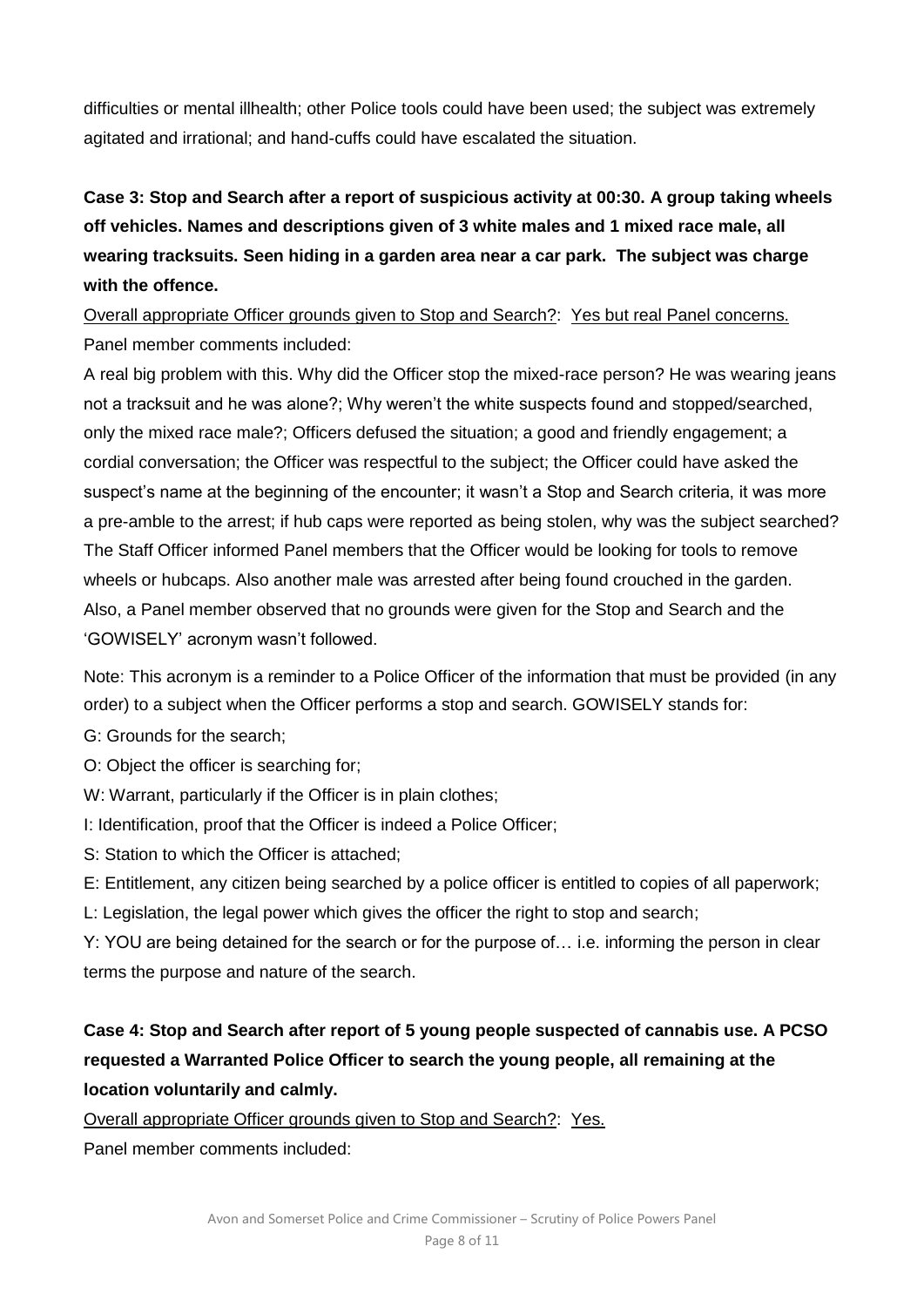The Officer (a Special) gave the option to the female for a female Officer to do the Search by the female said it was fine; the Special used age-appropriate language; it was a justified reason to search; words of advice were given about cannabis and the grinder with resin inside; it was nice to see local policing; one young person said 'you might know my Mum'; it was handled very well; it was good that the Special offered a Stop and Search receipt; on 70% of the body worn video footage the young people's faces couldn't be seen; one Officer searched 5 young people with support from the Police Community Support Officer (PCSO).

## **Case 5: Taser fired at subject outside Mendip District Council offices after a report of a Public Order Act offence (section 5, harassment and distress caused). The subject had known unpredictable behaviour**

### Overall appropriate Officer use of the fired Taser?: No. It was inappropriate and most members had concerns.

Panel member comments included: Why couldn't the Police let the male go on his way as he was walking away from the Council property?; Was Taser fire necessary?; The female Officer could have been a mediator at one point before the Tasering; Why couldn't the Officers restrain the subject or move in front of the subject to stop him?; There was no red-dotting; Officers stood back; Not sure if the male presented any risk or danger; it seems excessive use of force in firing the Taser; the Taser firing was when the male was very close to the Council property entrance's cast iron bollards. Although there were no injuries, an earlier or later deployment would have been better; the male could have been arrested earlier for the Public Order Act offence; concerned that the male was Tasered; the point is taken about the male self-harming and the risk, as stated in the Officer's statement, of the male walking into traffic and or a busy High Street; Officers appeared unsure what to do; why was a mental ill-health matter being dealt with by Officers?; the intentions of the Officers were good; 50:50 on the Tasering; would expect Officers to do something, to protect Members of the public; the past intelligence/history of the subject and past Police interaction could have been impacted on the escalation of the situation; the male was angry and upset; the male was attention-seeking. It wasn't a crime.

**Case 6: Police response via the Crisis Team to attend a home address. Previous threat to Ambulance staff. Mental ill-health of subject. Two Officers knocked on the home address door and the female opened the door with a knife in her hand. The Taser was arced at the door and once inside the flat. No ambulance staff attended this incident prior to the Police. The Officer statement said the female was intoxicated but could have been mentally ill. The Officer statement also said that he had welfare concerns for the female.**

Overall appropriate Officer use of the Taser arcing?: Yes. However there were concerns regarding an Officers subsequent tone.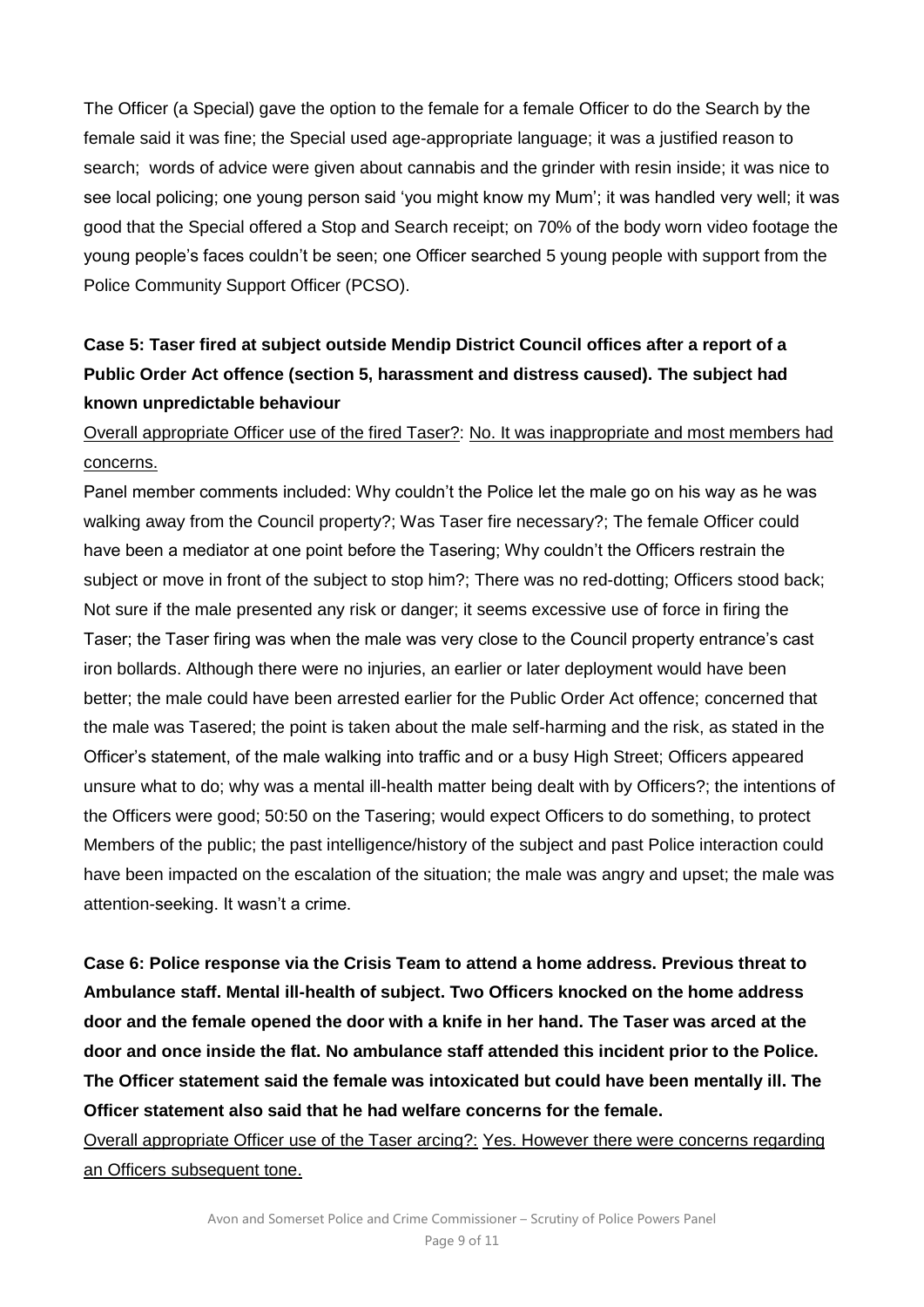Panel member comments included:

One Officer seemed aggressive and escalated the mental health behaviour of the lone female; she was given the option to phone her Dad; the Officers were tolerant and restrained in not firing the Taser when threatened with the knife; it was a shame the Police had to attend for a mental health matter; this was a difficult situation, handled well. Officers aren't mental health experts, but a little aggressive/angry manner of one Officer, escalating the situation by raising his voice; after the knife was taken away from the female, the Officer talked down to her; the Officer was assertive, wanting to take control; the Taser use – the arc – to put the knife down was good; the arrest was for Officer assault which seems to have been caused by the lack of an ambulance; the female was in her home. The Criminal Justice route was taken rather than the Mental Health route. One member was appalled regarding the use of a Police Caution in a case where the issue was mainly mental ill health.

#### *Police response:*

Thank you again to the panel for their keen interest and energetic debate in relation to these detailed cases. The feedback received allows us to reflect on our policy, training, use and recording of Taser and stop search. It also helps us to develop policy and training to ensure we continue to learn and improve our service delivery.

It was pleasing to see that the panel agreed with the decisions of the officers in all but one of the cases discussed. Although this represents the general consensus from the panel, there were differing opinions within the panel and we took some time to explore these. This illustrates the difficulty of some of these split-second decisions taken by officers under difficult circumstances.

In the Taser case the panel did not agree with, it is clear the officer was concerned the male was walking towards a busy town centre and presented a risk. However, the panel have expressed some concerns over the handling of this case and I will ensure the views of the panel are fed back to the officer concerned.

Chief Inspector Paul Wigginton Force Duty Officer